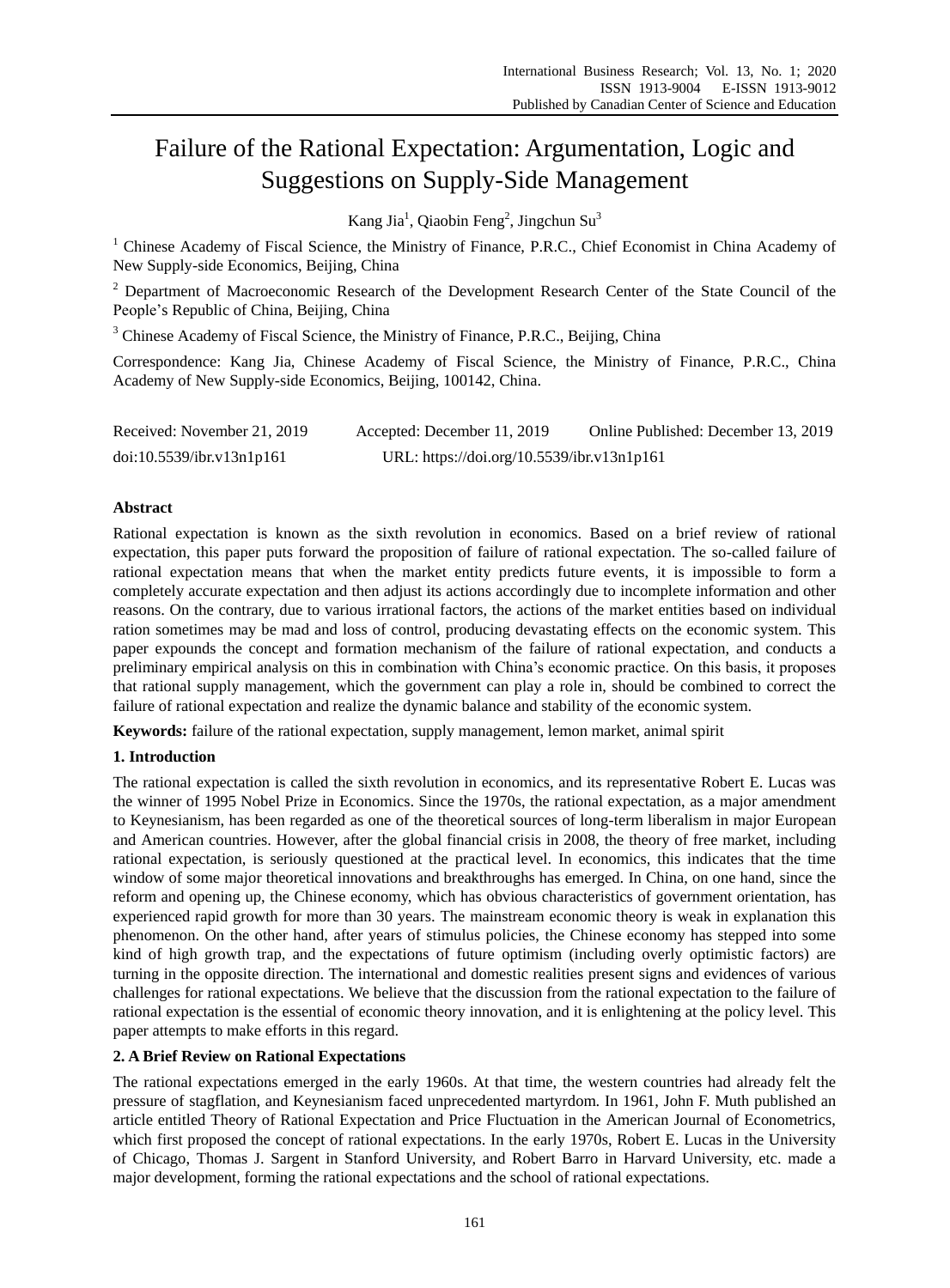The so-called rational expectation refers to people's well-founded predictions about future events, and the so-called basis, in addition to psychological intuition and experience, more importantly, refers to the support of economic theory. The assumptions are as follows. First, prices and wages are sufficiently flexible in market competition. Second, the people make full use of all available information to make decisions. Thirdly, the expectation that is emphasized by neo-classical macroeconomics is the expectation without systematic prediction of errors, which can be called unbiased expectations, that is, rational expectations.<sup>1</sup> In terms of the policy, the school believes that if there is a rational expectation, then the government's economic policy is ineffective. According to the inference of relevant policy, it is precisely the rational expectations of the market players and their corresponding behavior adjustment that resolve all the policy intentions of the government to manage the macro economy. On the contrary, the economic macro regulation and management measures of the government in a short-term vision advocated by Keynesianism are ineffective in the overall and long-term. Compared with the short-term economic policies selection based on various opportunities, what the government should do is to formulate long-term policy rules with consistency to reasonably guide people's rational expectations.

The rational expectation has important theoretical enlightenment value, and is even called the sixth revolution in the history of economic development. It has two main contributions. The first is to build modern economics on the basis of information theory, thus making macro and micro economy opened and connected in a specific sense. The second is to introduce the expectation into the economic prediction model and make it measurable and calculable. Both of these are considered to be important advances and achievements in economics. At the practical level, the rational expectations also had a major impact. During the period of more than a few decades, the rational expectation had been regarded as the source of living water in the western countries in pursuit of neo-classical liberal economic thoughts, and supported the popularity of the economic concept of new liberty in the next few decades from the fundamental theoretical logic.

Despite such brilliant achievements, criticism on the rational expectations has always existed. In short, the first is three impossible. One of the prerequisites of rational expectation that people can make reasonable predictions is complete information, which is impossible in real life. The second prerequisite of rational expectation that people can make reasonable predictions is the homogeneous distribution of economic forecasting knowledge, which is also impossible. In addition, the rational expectation is based on the premise of complete market competition and automatic market clearing, and in many cases, this is impossible. Second, at the application level, the rational expectation recognizes the risks but rejects uncertainties, focuses on long-term instead of short-term and advocates government inaction, etc., which actually denies the role of government policy and has little guidance for the optimization of government policies that cannot be avoided in the complicated practical world.

#### **3. Argumentation on Failure of Rational Expectation: Hypothesis, Path and Mechanism Analysis**

It should be acknowledged that the rational expectation has a certain milestone for the development of economics, and has a major impact on both theory and practices. However, when it is connected with practice and used to guide practice, we can easily find that it is difficult for rational expectations under many assumptions to response sufficiently and verify in real life. Under the circumstances of incomplete competition, inflexible prices and wages and the limitations of information asymmetry, we must make decisions. Thus, a related proposition that needs to be discussed and recognized logically is the failure of rational expectation. In the process of reinterpreting reverse selection, incomplete information and animal spirit, it is not difficult to outline a clear logical clue of failure of rational expectations following the research sequence of George A. Akerlof, Michael Rothschild, Joseph E. Stiglitz, Sanford J. Grossman, and Robert J. Shiller, etc. with relevant thinking on game theory.

## *3.1 The Concept of Failure of Rational Expectation*

-

We believe that it is necessary to clearly put forward and discuss in depth the failure of rational expectations. The so-called failure of rational expectations means that when predicting the future events, due to the effects of incomplete competition, incomplete information and incomplete rationality, the market player cannot make completely accurate expectations and then adjust their actions accordingly, which has a significant correlation and influence on the optimization of government economic management policies. This proposition is mainly based on the following three theoretical assumptions.

First, the assumption of incomplete competition. The assumption of complete competition has great significance

<sup>&</sup>lt;sup>1</sup> [The United States] Paul Samuelson, William Nordhausen. *Economics* (The Eighteenth Edition), Posts & Telecom Press Co., Ltd., 2008, pp. 607-608.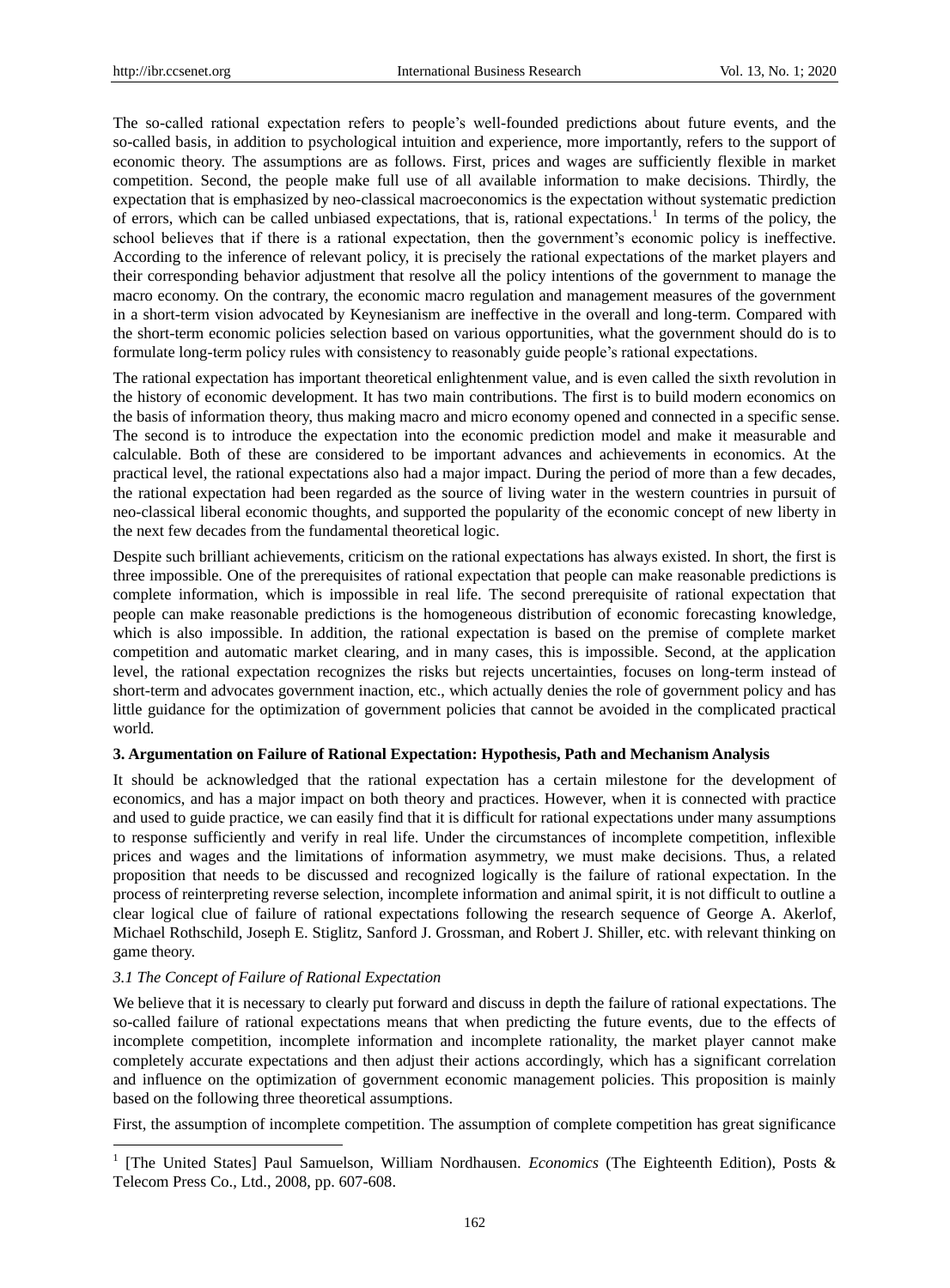-

for us to understand why the market can play a decisive role in the optimization of resource allocation. However, in the human society, even though the market economy has developed to the current state, the real case is still incomplete competition, even for the most developed and mature economy that admires the government inaction the most. Among them, the competition factors can be divided into administrative monopoly factors from the government body and oligopoly factors from the development of the market itself. For different countries and different stages, the formation reasons and combination status of these monopoly factors are different. Although this brings complexity for the analytical framework and analytical methods under the assumption of incomplete competition, we believe that from the original meaning of theories closely related to reality, it is essential for us to research the challenges of complexity, which will make unique cognitive contributions.

Second, the assumption of incomplete information. The incomplete nature of the information in the real world mainly comes from three aspects. First, information collection is costly, and people cannot pay indefinitely, thus it is often difficult to obtain complete information. Second, the people's ability to process information is limited, different and non-homogeneous. It is impossible for everyone to process the relevant information to the same extent. Especially in a broad sense, knowledge, economic theory, and economic model are also kind of information. For market entities, such information is incomplete, and economic knowledge and models can not be evenly distributed among all market entities. The extent to which different individuals master relevant theories and cognitive laws is extremely significant. Third, even economists who have been trained for a long time have to face a vast and unknown world in information processing. In most cases, economists themselves do not know the true economic model and have great controversies over the understanding of the same thing.

Third, the assumption of incomplete rationality. The major crises that have occurred many times in economic history have repeatedly shown that what driving people to take an action is not only rational motivation based on prudent cost-benefit calculation, but also various irrational motives of animal spirits, such as fear, optimism, herd, illusion, etc., which is another type of motivation that drives people to act. In most cases, people are rational, and the results of economic activities are generally predictable, but in the case of a few incidents with significant consequences, both irrationality and rationality influence our actions. Even at specific stages, the irrationality plays a leading role, for example, the social disorder brought by the bubble and the bursting of the bubble, which is represented by the crazy tulip (in the Netherlands hundreds of years ago) and crazy clivia (in China after the reform and opening up).

#### *3.2 The Mechanism of Failure of the Rational Expectations*

The mechanism of failure of rational expectations can be divided into three levels under the premise of incomplete competition. First, there is some kind of factors triggering failure, which can be called the first factor. Second, after being triggered, the system has two kinds of reactions, one is transmission, the other is interaction, and complex reactions occur between various subjects in the system, which can be called the second stage or intermediate process. Third, for the results, the output of the system after the reaction is significantly magnified and multiplied, which have a significant impact. We will discuss this in detail in the following.

Economic theory has relatively and fully elaborated the impact of incomplete information on the failure of rational expectations. In the 1970s, economics ushered in a revolution around the assumption of loosing complete information. The result was that information economics officially became a branch of economics, which indicated that people have fully accepted the new economic assumption of incomplete information. In addition, incomplete information is also reflected in the economic models used by countries for macroeconomic management. Since Jan Tinbergen created an econometric model for the Dutch economy in 1936 and an economic model containing 48 equations for the United States in 1938, it has been the main tasks for the national macro administrations in various countries to predict the future economic trends with models and adjust policies accordingly. Over the past half century, economic models have become more and more complicated. For example, the econometric model system of the United Nations includes thousands of equations, which are connected to the econometric model of every major country in the world, running day and night to help people obtain information about the global economy. Even so, in 2008, there was a global financial crisis that was not predicted by the model (and, shortly before the crisis, the model gave optimistic predictions).<sup>2</sup> This shows that even in today's highly developed information technology and knowledge explosion, even well-trained first-class

 $2$  "In September 2008... the macroeconomic model suffered a complete failure when we needed it the most. In fact, the government organizations and the private sector, such as the Federal Reserve, the International Monetary Fund, and JP Morgan Chase, etc. all released optimistic economic forecasts." [The United States] Alan Greenspan. The Age of Turbulence, CITIC Publishing House, 2014, p.6.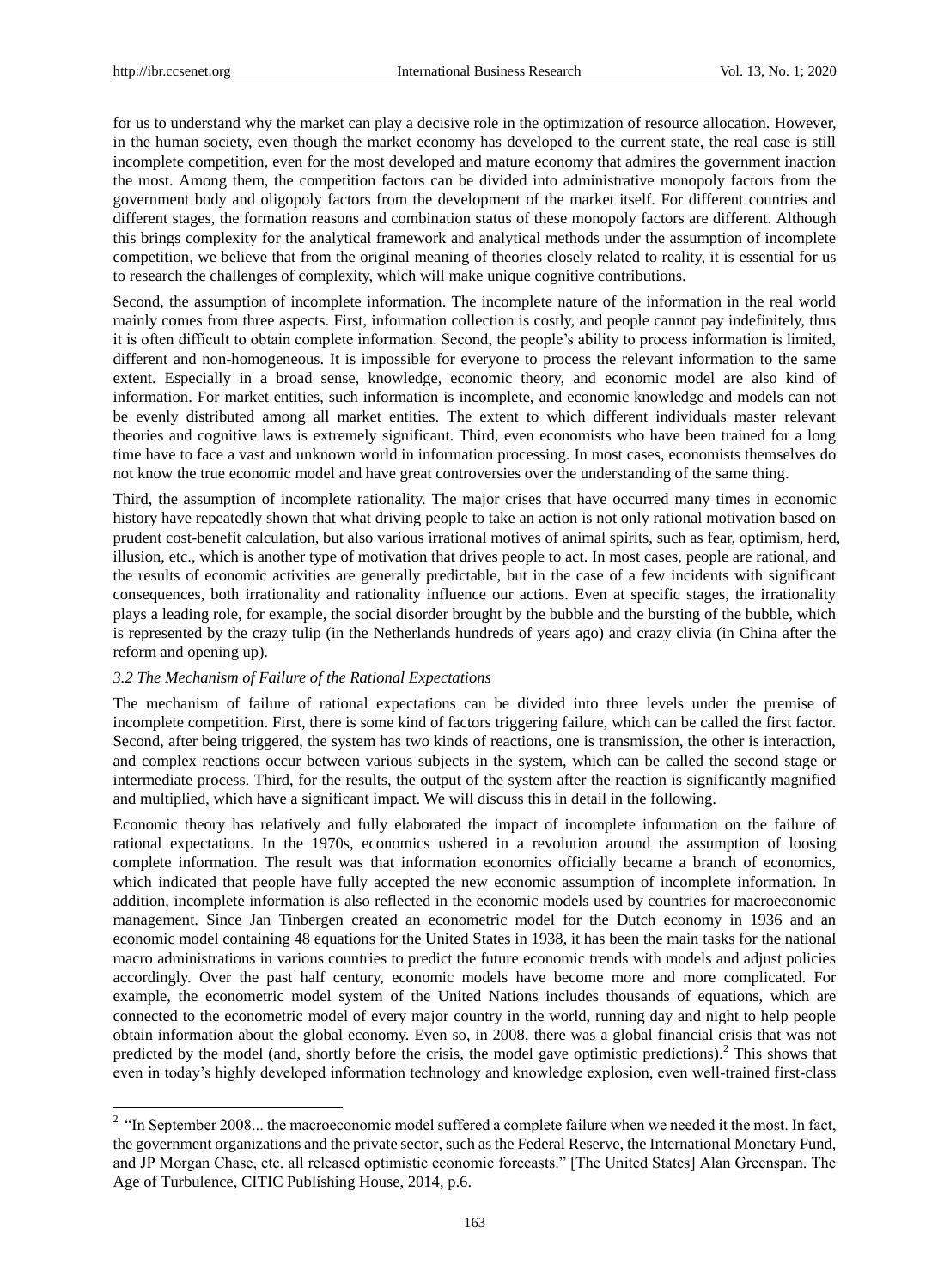economists, even with world-class computers and the most complicated economic models, the experts still have many unknown, chaotic and misjudgment for the real world and future scenarios, not to mention thousands of individuals who rely mainly on intuition and experience.

Compared with abundant discussion on incomplete information, there has been almost blank in the discussion on incomplete rationality or irrational factors. It was not until 2000 that the book Irrational Exuberance published by Robert J. Shiller introduced the irrational factors into the economics officially. In the economic sense, the more direct expression of irrationality is animal spirit that is put forward by Keynes the earliest, who only describes the phenomena. Shiller studied the source of the term animal spirit. According to him, the term originated in ancient Greece, and the philosopher George Santayana constructed a philosophical system focusing on the animal belief. He defined the animal belief as a pure, absolute spirit and a cognitive energy that could not be perceived, the nature of which was intuition. But the animal spirit in Shiller's work is of great economic significance: "In modern economics, animal spirit... refers to the elements that lead to economic turmoil and volatility. It is used to describe the relationship between humans and ambiguity or uncertainty."① According to Shiller's insights, animal spirits are mainly manifested in five aspects: confidence and its multipliers, fairness, corruption and fraud, currency illusion, and others' success story. Greenspan summarizes the animal spirits that have had a major impact on macroeconomic operations in the following areas: fear and fanaticism, time preference, herd behavior, dependence, interaction, family orientation, competition, values, optimism tendency, the tendency to cherish the loved ones, self-interest and self-esteem, and so on.②

The trigger of the first factor is mostly accidental, but it will transfer the distorted information and distorted emotions, etc. between economic individuals in reality like the falling of "dominoes" gradually to backward from 1, 2, 3 … to n-1, n, thus affecting more and more subjects (as shown in Figure 1).



Figure 1. The Transmission after the Accidental Triggering of the First Factor

At the same time of transmission, all the objects are easy to interact with each other, and the whole system is stirred in a complicated and irregular way. Compared with the beginning, the system often presents an unimaginable amplification effect, which is shown in Figure 2.



Figure 2. Interaction Between Objects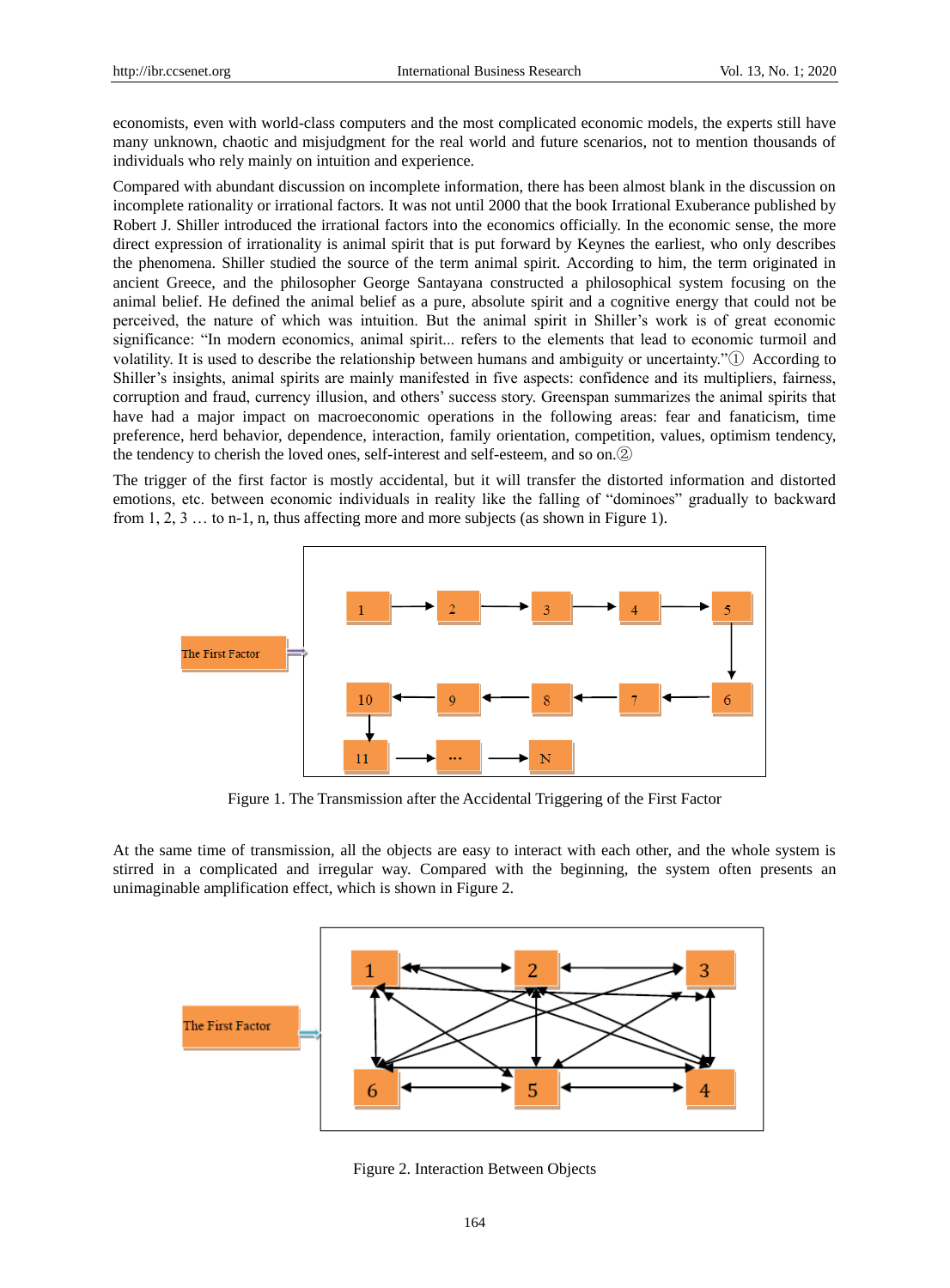-

The process of failure of rational expectations described above is often seen in other disciplines, such as the herd and the effect of sheep flock in psychology, infectious disease models in epidemiology, and even positive feedback and oscillation circuits in physics. In economics, the principle of multiplier in Keynesian theory can better describe the above. The so-called multiplier refers to the multiple of the change of one variable caused by the change of another variable due to the chain reaction. According to its application in different fields, there are different multipliers, such as investment multiplier, fiscal expenditure multiplier, currency multiplier and foreign trade multiplier, and even incentive multiplier and management multiplier. The failure of the rational expectations and its occurrence and amplification mechanism described in this paper can also be called the irrational expectation multiplier.

It must be pointed out that compared to the investment multiplier, tax multiplier, etc. that can be modeled and relatively and accurately measured, the factors resulting in the failure of rational expectations are mainly certain psychological or emotional state that cannot be measured and calculated in the existing economic analysis or modeled in quantitative. But this does not affect our preliminary summary of what we can do at the observation level, and we must not ignore its existence. How to break the doctrine of immeasurable irrationality that many economists have long believed in, and to incorporate the behaviors that may have a significant impact on the economic system resulted in by various irrational factors into the economic model and quantify will be an important direction in the field of economic quantitative research in the future. As Greenspan pointed out, "repeated observations show that many animal-based behaviors are also predictable and quantifiable... Economics needs to create new economic models that must include human's irrational factors".<sup>3</sup> However, it is still necessary to make long-term efforts to achieve relatively mature results in this direction.

## **4. Investigation on the Phenomenon of Failure of Theoretical Expectation**

## *4.1 Lemon Market and Adverse Selection Caused by Incomplete Information*

The so-called lemon market<sup>4</sup>, in fact, is the defective market, also known as Akerlof model market (in 1970, the economist George Akerlof put forward this expression in his paper. The word lemon means defective or useless things in American slang.) Relying on the easy-to-understand second-hand car market, the cognition of the lemon market illustrates the logic that the quality of the goods is not always guaranteed and there are often uncertainties to a large extent. Obviously, the sellers have more information than buyers, and the information between them is asymmetric. These lead to the so-called reverse choice, that is, the goods are decided by the supplier instead of the buyer to be sold or not. Consequently, in the lemon market, there is phenomenon similar to "bad money driving out good money" in Gresham's Law. Thus, the low quality goods flood the market, high quality products are expelled from the market, and finally result in the decline in product quality and the shrinkage in the market. The reverse choice caused by uncertain product quality and asymmetric information between the buyer and the seller can be the first logic observed in the failure of the rational expectations.

### *4.2 Incomplete Information Market and Grossman-Stiglitz Paradox*

On the basis of the lemon market, the research on the incomplete information market goes through two stages, which together constitutes the observation aspect of the logic of failure of the rational expectations.

Stiglitz et al. studied the equilibrium problem of competitive markets under incomplete information. There are three classic conclusions: "In the incomplete information market, competitors with complete information may limit the number of products purchased by the consumers, this is not out of intention to establish a monopoly, but only to improve their information status; equilibrium may not exist; competitive equilibrium is not Pareto optimal."<sup>5</sup> It can be seen that in the incomplete information market, even under the assumption of rational expectations, rational people can not first obtain complete information and make rational choices. Secondly, they are influenced by the choices made by rational people with complete information, that is, the static or dynamic games under the incomplete information, thus resulting in greater deviations from rational choices under the assumptions of complete information and rational expectations. Taking China's real estate market in the past 20 years as an example, if the micro-subjects in the market were simply divided into high-risk preference consumers

<sup>&</sup>lt;sup>3</sup> [The United States] Alan Greenspan. The Age of Turbulence, CITIC Publishing House, 2014 edition.

<sup>4</sup> George A. Akerlof. The Market For "Lemons": Quality Uncertainty And The Market Mechanism, Quarterly Journal of Economics, Vol.84, No.3.( Aug., 1970 ), pp. 488-500.

<sup>&</sup>lt;sup>5</sup> [The United States] Michael Rothschild, Joseph Stiglitz. Equilibrium in Competitive Insurance Markets: An Essay on the Economics of Imperfect Information (1976), Selected Papers of Akerlof, Spence and Stiglitz, The Commercial Press, 2010 Edition, pp. 59-83.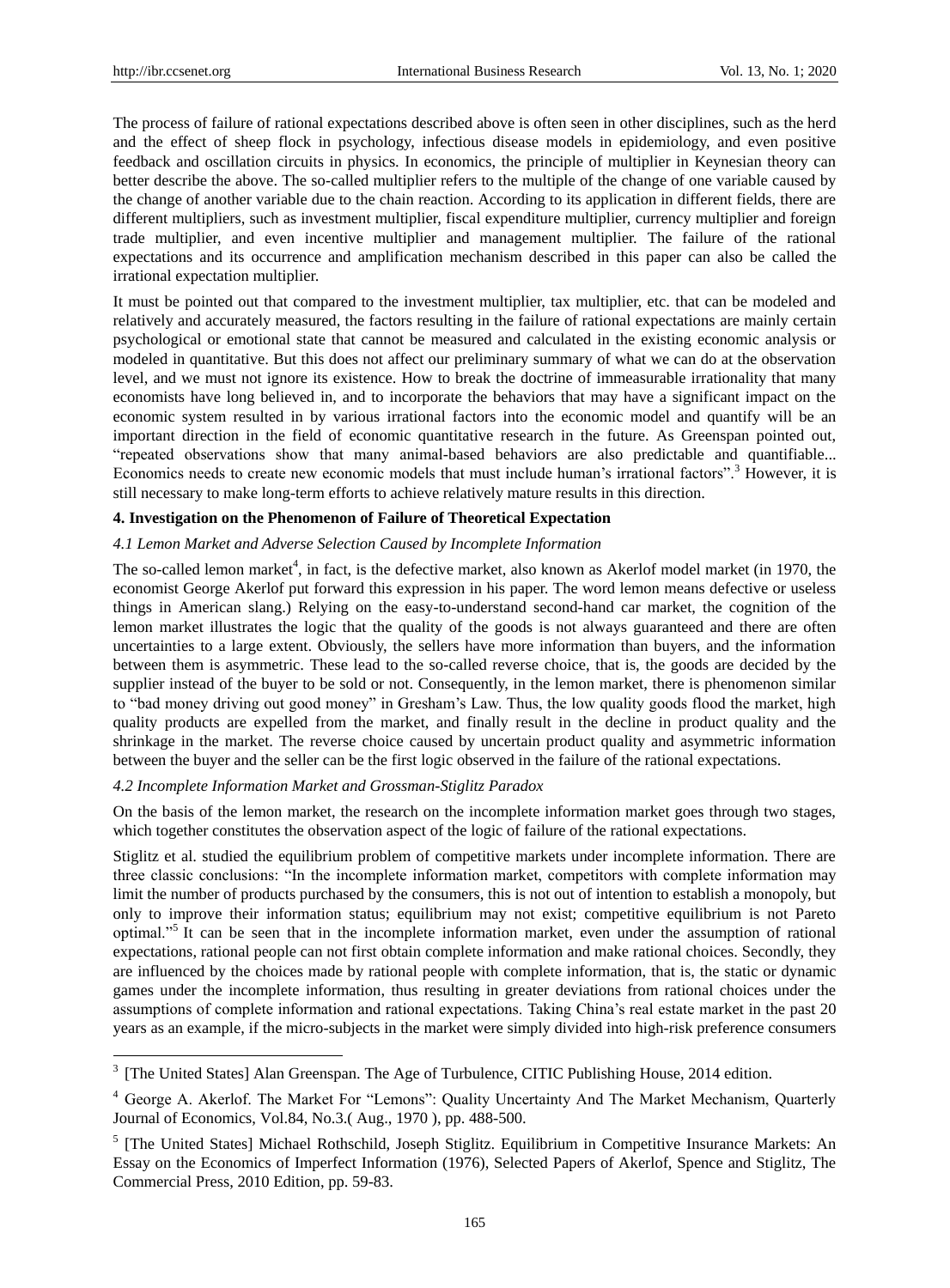and low-risk preference consumers, then 20 years ago, high-risk preference consumers would invest in real estate while low risk preference consumers would choose to live on their own. Under these two different preferences, there was a game between the behavior of the high risk consumers and that of the low risk consumers, and the preference of the high risk consumers would directly affects the behavior choice of the low risk consumers. For example, if the risk preference value of the high risk seeker is A, and the price of the property determined by A is P, then when A becomes smaller, P will drop to the price that is more acceptable to the low risk seeker, thus encouraging the low risk taker to buy a house and change their decision of not buying a house because of risk avoidance. Although the high risk seeker and the low risk taker reach their own Nash equilibrium in the game at that time, the Pareto optimality is not achieved. Under the influence of incomplete information, with the rising of real estate prices, there will be huge gap of wealth between the high risk seeker and low risk taker.

Through the introduction of price analysis, the flow of information in the incomplete information market is studied. The study concludes that prices do not fully reflect all available information, especially the information of information owners, and based on this, the Grossman-Stiglitz paradox is proposed. If the equilibrium price fully reveals private information, then because of the motive of free rider, every uninformed person is not willing to pay the cost to become a person with information, let alone the price mechanism of information. This paradox strongly refutes the idea of the efficient market hypothesis that individuals cannot rely on collecting information to obtain excess returns. Since the choice of the information owner will be better than the choice made by the uninformed person, the uninformed person will choose to become the information owner. In this process, rational people can't get complete information first and then make rational choices. Secondly, they are influenced by the choices made by the rational people with complete information, their own rational choice from without information to with information and the impact of the cost of obtaining information on their own behavioral choices.

## *4.3 Irrational Behaviors such as Animal Spirit*

Different from the focus of the debate on complete information in the 1970s, after the global financial tsunami triggered by US subprime mortgage crisis in 2008, the wave of various restoration and development initiated by the economic theory circle also turned their focus to rational assumption, which is represented by Akerlof's animal spirits. In addition to the animal spirit, the effect of sheep flock, the theory of reflexivity and the Paradox of Wang Qin that we have noticed also reveal the irrationality in economic behavior and become another observational aspect of the logic of failure of the rational expectations. The so-called effect of sheep flock<sup>6</sup> was first part of the research category of animal behavior and psychology, and then included in the research of psychology or management psychology, and later used in microeconomics to analyze the behavioral characteristics of microscopic subjects, also known as the herding effect. It means that microscopic subjects are often influenced by the majority, and follow the public's thoughts or actions, which directly affect the consumer preferences and influence the behavior selection of price preferences in the theory of supply and demand<sup>7</sup>, thus deviating from the rational assumption of microscopic subject. The so-called theory of reflexivity<sup>8</sup> means that the investors anticipate trends based on market information they have mastered and act accordingly. At the same time, the actions of investors will in turn influence and change the possible trend of the market, and this mutual influence will continue, so that no one can ever grasp the complete information and make a rational choice. Similar to the logic of theory of reflexivity proposed by Soros, Wang Qing proposed the Paradox of Wang Qing<sup>9</sup> based on a more macro perspective. It is believed that people are more optimistic about the future economic development expectations and form a high degree of consensus. The more they discount the forward income to the current capital market, the more unlikely it is to realize the expectation.

### **5. Corrective Path to Failure of the Rational Expectations**

Based on the above analysis, combined with China's practice, in order to achieve the goal of correcting failure of the rational expectations, it is far from enough to rely solely on the demand side of monetary policy and aggregate adjustment. It is necessary to attach importance to rational supply management in China's macroeconomic regulation and control. To implement the policies, it can be considered from the following four aspects.

-

<sup>6</sup> Wilfred Trotter. *Instincts of the Herd in Peace and War*, 1916.

<sup>7</sup> Hamilton W. D. Geometry for the Selfish Herd, *Journal of Theoretical Biology* 31 (2), 1971, pp. 295 - 311.

<sup>8</sup> George Soros. *The New Paradigm For Financial Markets: The Credit Crisis of 2008 And What It Means*, Public Affairs, 2008.

<sup>9</sup> *Definition of the "Paradox of Wang Qing"*, China Business News, July 29, 2013.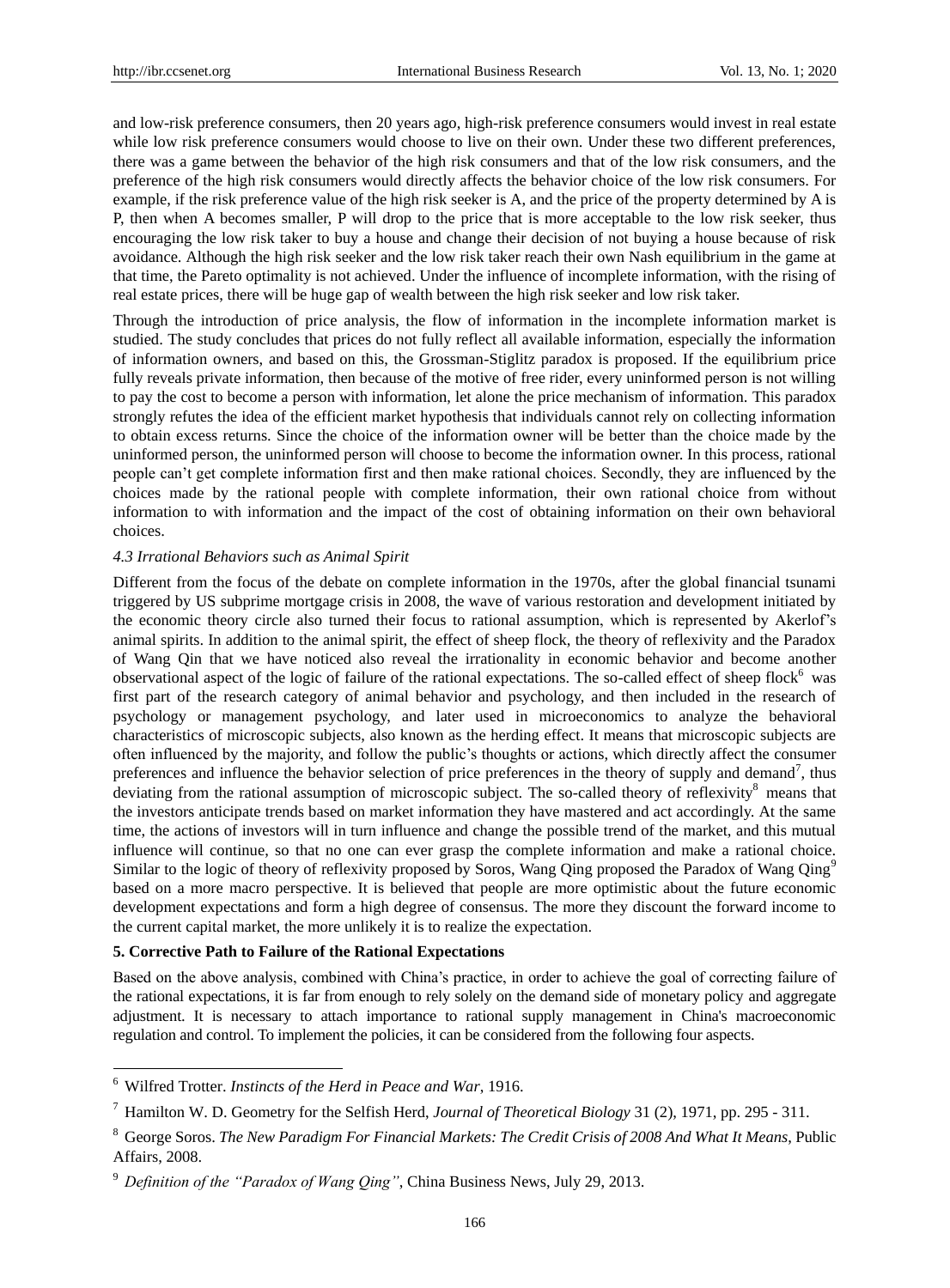First, implement the concept of scientific development. Rational supply management should first formulate the outline and promote the overall coordination under the guidance of scientific development in the broad coverage. The development pursued by the scientific outlook on development is comprehensive, coordinated and sustainable, emphasizing the holistic and balanced development, focusing on the sustainability of the combination of current development and long-term development. The concepts, the direction of guidance and the goals required by scientific development are in fact more targeted at the structural aspects of the national economy that are uncoordinated, unbalanced, and "one leg is short and the other leg is short", far from being achieved by single regulatory requirement and the total amount of regulation. Therefore, the implementation of the scientific outlook on development will require macroeconomic regulation and control to exert force from the supply side, optimize the structure through rational supply management, promote coordination and balance, and promote scientific development. Overall coordination is an important scientific and ideological method and working method for handling major relationships. It is also the fundamental method for implementing the scientific outlook on development. At the level of economic development, it mainly covers five aspects of urban and rural development, regional development, economic and social development, harmonious development of people and nature, domestic development and opening up to the outside world, as well as the coordination of various interests. To achieve overall coordination, it is particularly necessary to rely on scientific, innovative, and multi-faceted institutional supply under rational supply management. Despite the existence of failure of the rational expectations, the mainstream of economic development and future development trends of an economy are still expected to follow the main line of rationality, but it is necessary to inhibit the irrationality. The essence of correcting and resolving the failure of the rational expectations by China's macroeconomic rational supply management is to promote the structural optimization of Chinese economy in an active and forward-looking way, to create an upgraded version of Chinese economy, and to focus on the improvement of the quality of economic development while focusing on the scale of economic development so as to catch up with and surpass the first comers in the modernization process and realize the Chinese Dream of the people's better life.

Second, adjust the lemon market. In combination with the financing difficulties of Chinese SMEs and the difficulty of employment of college students, we should strengthen the relevant institutional supply. The mitigation measures are as follows. First, it can provide useful independent third-party support for financing evaluation of SMEs based on principal-agent theory, for example, when SMEs use intangible assets such as intellectual property to mortgage or pledge loans, the third-party body can issue a persuasive proof for its financing or guarantee. Secondly, it should make full use of the network platform to strengthen the channels of information exchange and signal transmission on the basis of real and effective, and alleviate the degree of information asymmetry. Thirdly, for the college students blindly labeling themselves to walk out of the lemon range, consideration should be given to incorporate valid information such as student transcripts and social activity records, etc. into the scope of consideration by employers, and optimize the competitive interview system to utilize and optimize the existing human resources. Considering at the level of correction, the following measures should be taken. First, effectively transform government functions to create a sound environment for the branding, growth and chain operation of SMEs, and pay attention to supervising and guiding industry development norms, and establishing a sound licensing system. Second, vigorously promote education reform, adjust the structure of higher education based on market demand, focus on improving the quality of higher education, reduce the number of lemon in the college student labor market, and get rid of the restriction of lemon market.

Third, rationalize the price mechanism. In the incomplete information market, the logical path of competition will be more complicated, the behavioral choice of micro-subjects is more diversified than that under the theory of rational expectations, and the price system, which is used as a means of transmitting information to achieve Pareto optimality of resource allocation, has not been straightened out in many details in practical uncompetitive market, let alone the situation that the price system cannot fully reflect the information. Based on this, we must first focus on rationalizing the price mechanism to allow information to be transmitted smoothly. On this basis, competitive markets under incomplete information often fail to achieve Pareto optimality and have a negative impact on the increasing gap between the rich and the poor as described above. Therefore, the system construction and policy means should focus on clearing signal channels, strengthen the exchange and sharing of information, establish an effective information platform, and minimize the distortion of behavior caused by information asymmetry.

Fourth, hedging the animal spirit. The countermeasures to correct and resolve the irrational behaviors caused by the animal spirit, the effect of sheep flock and the Paradox of Wang Qing, etc. can be summarized into the following eight-word policies at four levels. First, scientific development and overall coordination. Under the